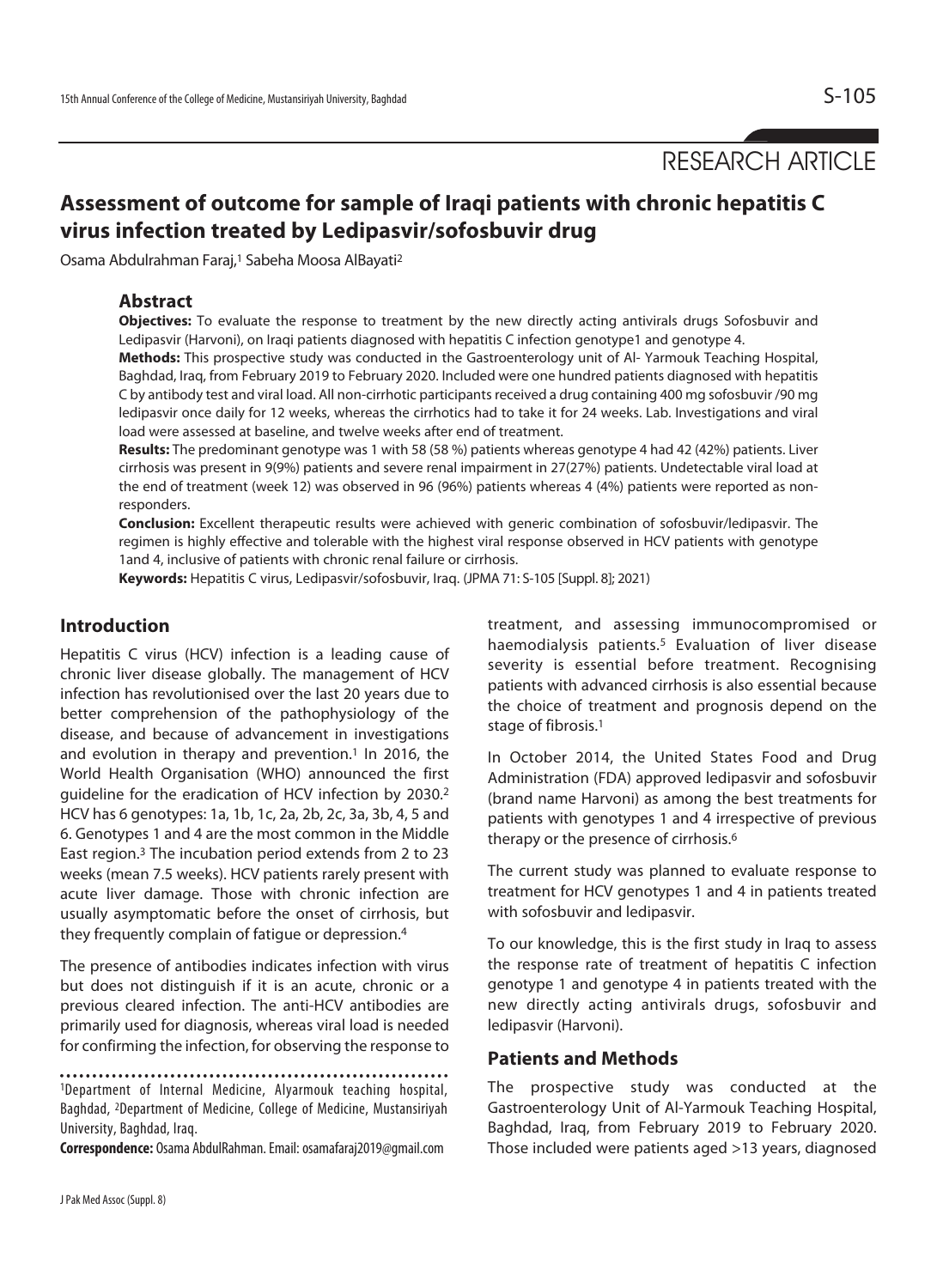with chronic HCV infection on the basis of anti-HCV antibodies and HCV viral load. The participants received 400mg sofosbuvir / 90mg ledipasvir once daily for 12 weeks for non-cirrhotic, and for 24 weeks for cirrhotic patients.

Excluded were patients having decompensated cirrhosis, those who died due to other medical diseases during the follow-up, those with severe comorbidities, pregnancy or patients who could not use proper contraception, and patients with loss of data about sustained viral response (SVR) post-treatment, and those unable to complete the treatment due to any cause.

Detailed history was taken for each patient, including assessment of other possible reasons of chronic liver disease, or factors that cause worsening of liver disease, such as excessive alcohol intake, past drug exposure, diabetes mellitus (DM), hypertension (HTN), chronic renal failure, malignancy, autoimmune disease, or inherited diseases. Full clinical examination was also performed.

Laboratory investigations at baseline and post-treatment included serum aspartate aminotransaminase (AST), serum alanine amino-transaminase (ALT), serum albumin, complete blood count (CBC), Hepatitis B surface antigen (HBsAg), HCV polymerase chain reaction (PCR) and genotyping, total serum bilirubin, renal function tests, random blood glucose (RBG), prothrombin time (PT) and pregnancy test.

Abdominal ultrasound was performed to determine hepatic echogenicity, or radiological features of cirrhosis, presence of features of portal HTN, and to exclude hepatoma or other pathologies.

Data was collected on an Excel chart which included, age, gender, body mass index (BMI), laboratory results, medical

history, adverse effects and laboratory investigations.

The primary efficacy endpoint was a SVR at 12 weeks (SVR12) undetectable after the completion of antiviral therapy.<sup>1</sup> The primary safety endpoint was the prevalence and adverse outcome.

The detection for anti-HCV antibodies was performed by a fourth-generation enzymelinked immunosorbent assay (ELISA). The method and result interpretations were performed according to the manufacturer's instructions (Dynex-AMERICAN).

HCV ribonucleic acid (RNA) was measured using the COBAS AmpliPrep/COBAS TaqMan HCV Quantitative Test, version 2.0 (Roche, Germany). With a lower limit of quantification of 15 IU/ml, Xpert HCV viral load is a quantitative test based on the genexpert technology and utilises automated reverse transcriptase PCR (RT-PCR) using fluorescence to detect and quantify RNA with rapid detection rate (Cepheid, United States).

Genotype test of HCV was performed by reversehybridisation principle by direct sequencing of the 5' untranslated region (5UTR) using RT-PCR-based assay (Rotor-Gen Q; Qiagen, Germany) using the GEN-C 2.0 kit (Nuclear Laser Medicine, Italy).

Statistical analysis was performed by using Statistical Package for Social Sciences (SPSS) version 25. The data was presented as mean, standard deviation and ranges. Categorical data was presented as frequencies and percentages. Paired t-test was used to compare the continuous variables on before and after treatment. A pvalue < 0.05 was considered significant

## **Results**

Of the 100 patients, 51(51%) were males and 49(49%) were females with the age range between 13 and 77 years, (mean 41.62  $\pm$  17.3 years). There were 34(34%) housewives; 41(41%) had normal BMI level; 27(27%) had chronic kidney disease (CKD); 23(23%) had a history of haemodialysis; 47(47%) had comorbidities; and hepatitis B virus (HBV) infection was diagnosed in 5(5%) patients. Genotype 1 was predominant 58(58%), while liver cirrhosis was present in 9(9%) patients. Undetectable SVR12 was observed in 96(96%) patients, whereas 4(4%) were non-responders (Table-1).

Among the haematological markers, only platelet count was significantly different post-treatment compared to



**Significant P < 0.001.; ALT: Alanine aminotransferase, AST: Aspartate transaminase.** 

**Figure-1:** Liver function test before and after treatment in patients with hepatitis C infection.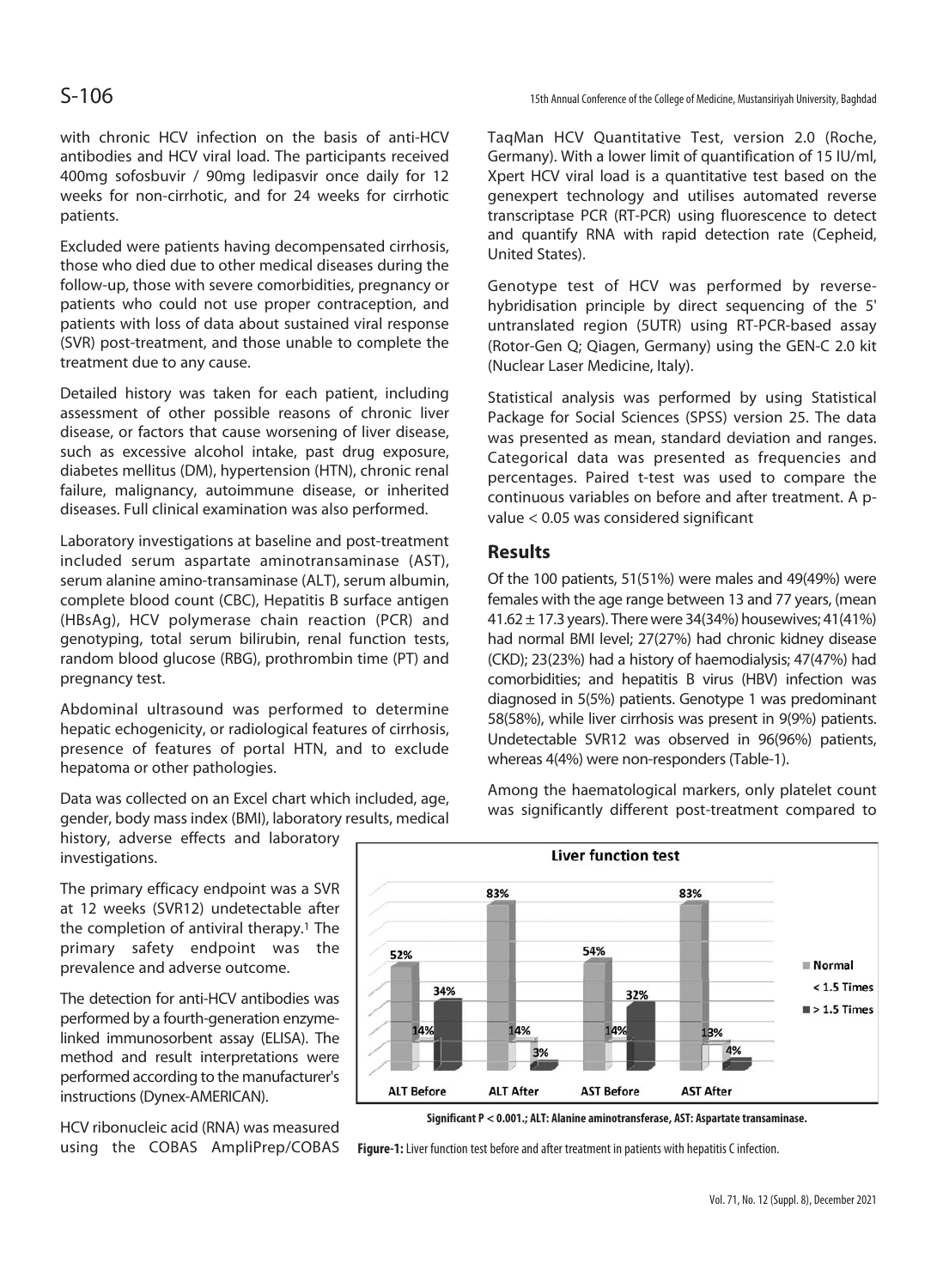#### **Table-1:** Characteristics of hepatitis C infected patients.

| <b>Total Number</b>                                  | 100                      |                           |                        |                   |
|------------------------------------------------------|--------------------------|---------------------------|------------------------|-------------------|
| Age                                                  | $<$ 20 years 13 (13%)    | 20-39 years 34 (34%)      | 40-59 years 32 (32%)   | >60 years 21(21%) |
| Gender                                               | Male 51 (51%)            | Female 49 (49 %)          |                        |                   |
| BMI                                                  | 41(41%) normal           | Overweight 34(34%)        | Obese 25 (25%)         |                   |
| Occupation                                           | Housewife 34 (34%)       | Empyloee 13(13%)          | Others 53(53 %)        |                   |
| Cirrhosis                                            | 9(9%)                    | Not cirrhotic 91(91%)     |                        |                   |
| Chronic kidney disease                               | 27 (27%)                 | No renal disease 73 (73%) |                        |                   |
| Haemodialysis                                        | 23(23 %)                 |                           |                        |                   |
| Other disease (diabetes heart failure. Haemophilia.) | 47(47%)                  |                           |                        |                   |
| <b>Hepatitis B infection</b>                         | 5(5%)                    |                           |                        |                   |
| Previous treatment                                   | $3(3\%)$                 |                           |                        |                   |
| <b>Risk factors</b>                                  | Blood products 25 (25 %) | Surgery 22(22%)           | Haemodialysis 22(22%)  |                   |
| Genotype                                             | 1a 55 (55%)              | 1b3(3%)                   | 4 42 (42%)             |                   |
| <b>SVR 12</b>                                        | 96 (96%)                 | 4 (4%) failure            |                        |                   |
| Side effects                                         | Headache 8(8 %)          | <b>Fatigue 6(6%)</b>      | Others 16 (16%)        |                   |
| <b>Total Number</b>                                  | 100                      |                           |                        |                   |
| Age                                                  | <20 years 13 (13%)       | 20-39 years 34 (34%)      | 40-59 years 32 (32%)   | >60 years 21(21%) |
| Gender                                               | Male 51 (51%)            | Female 49 (49 %)          |                        |                   |
| BMI                                                  | 41(41%) normal           | Overweight 34(34%)        | Obese 25 (25%)         |                   |
| occupation                                           | Housewife 34 (34%)       | <b>Employed 13(13%)</b>   | Others 53(53 %)        |                   |
| Cirrhosis                                            | 9(9%)                    | Not cirrhotic 91(91%)     |                        |                   |
| Chronic kidney disease                               | 27 (27%)                 | No renal disease 73 (73%) |                        |                   |
| Haemodialysis                                        | 23(23 %)                 |                           |                        |                   |
| Other disease (diabetes heart failure. Haemophilia.) | 47(47%)                  |                           |                        |                   |
| <b>Hepatitis B infection</b>                         | 5(5%)                    |                           |                        |                   |
| Previous treatment                                   | $3(3\%)$                 |                           |                        |                   |
| <b>Risk factors</b>                                  | Blood products 25 (25 %) | Surgery 22(22%)           | Haemodialysis 22 (22%) |                   |
| Genotype                                             | 1a 55 (55%)              | 1b 3 (3%)                 | 4 42 (42%)             |                   |
| <b>SVR 12</b>                                        | 96 (96%)                 | 4 (4%) failure            |                        |                   |
| Side effects                                         | Headache 8(8 %)          | <b>Fatigue 6(6%)</b>      | Others 16 (16%)        |                   |

BMI: Body mass index, SVR: Sustained viral response.

**Table-2:** Comparison of haematological markers before and after treatment in patients with hepatitis C infection.

| <b>Biochemical</b>   | Time                                     | P-Value                          |       |
|----------------------|------------------------------------------|----------------------------------|-------|
| <b>Investigation</b> | <b>Before treatment</b><br>Mean $\pm$ SD | After treatment<br>Mean $\pm$ SD |       |
| WBC (* 109/L)        | $6.58 \pm 2.3$                           | $6.23 + 1.6$                     | 0.095 |
| $Hb$ (gm/dl)         | $11.9 + 2.4$                             | $12.1 + 2.2$                     | 0.035 |
| Platelet (* 109/L)   | $733.46 + 79.0$                          | $247.0 \pm 82.0$                 | 0.005 |

SD: Standard deviation, WBC: White blood cell, HB: Haemoglobin.

the baseline value (Table-2).

At baseline, 48(48%) patients had elevated ALT and AST levels and 34(34%) had ALT raised 1.5-fold. Post-treatment values were significantly normal (p=0.001) (Figure-1).

In terms of efficacy and safety of sofosbuvir-ledipasvir, there were no clinically significant treatment related adverse events. Side effects of the drug were noted in 30(30%) patients, hepatic decomposition occurred in 2(2%) patients and both were cirrhotic.

## **Discussion**

The current study showed that genotypes 1 and 4 were detected in 58% and 42% subjects, respectively. These results were similar to the results of Khdeir et al.,7 which revealed that the genotypes 1a and 1b were the most common types. Another study in 20128 indicated genotype 4 as 41.38% while genotype 1 was 48% of all the cases. Another study in Iraq<sup>9</sup> revealed genotype 1 to be 49% while genotype 4 was 35.4%.

While the results of the current study are close but not similar to other studies in Iraq, which found genotype 4 to be the most common genotype among multi-transfused patients in many sections of Iraq.10-12 This difference could be due to sample size variations and because there are many different genotypes of HCV with various subtypes and strains.

The current study showed that ledipasvir-sofosbuvir therapy achieved 96% success in SVR12. In contrast, the regime with pegylated interferon plus ribavirin was found to be associated with high failure rate, with less than 50%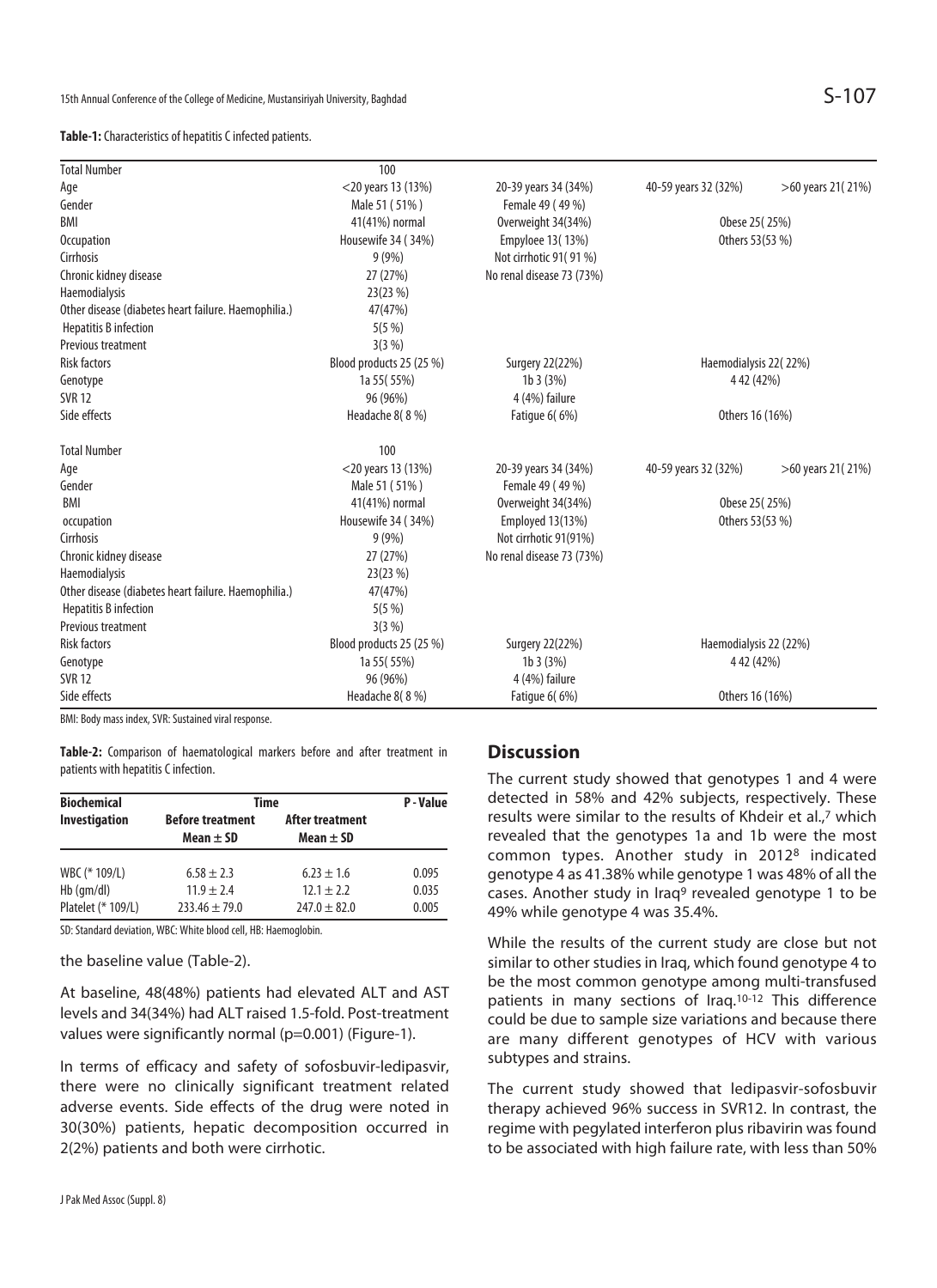patients achieving sustained virological negativity.13,14

A study in Baghdad on chronic HCV patients reported success in SVR12 treated by sofosbuvir/ledipasvir to be 70.8%. This low response rate could be due to the fact that sofosbuvir and ledipasvir used in Iraq are from different sources.<sup>12</sup>

The SVR12 rate of the current study is close to studies reporting values ranging from 93% to 100%.15-21

The regimen generally was well-tolerated in the current study, with the predominant side effects being fatigue, headache, nausea, arthralgia and increase in weight.

As no alternative drugs are available presently, the benefits of using sofosbuvir/ledipasvir are more than the risk of increase in weight. In addition, in November 2019, the Food and Drug Administration (FDA) approved sofosbuvir-containing drugs to be used in CKD patients even with estimated glomular glomerular filtration rate (eGFR)  $\leq$ 30mL/min and those on haemodialysis.<sup>22</sup> The current study used sofosbuvir/ledipasvir in 27 HCV patients with renal impairment; 23 on haemodialysis, and 4 had severe renal impairment (eGFR <30). SVR12 was achieved by 26(96.3%) patients, while 1(3.7%) patient failed to respond, and only 2(7.4%) patients showed increased symptoms of uraemia which were related to the underlying disease. These results are similar to those reported earlier.23,24

Among the non-responding patients in the current study, 3 were females, 3 were aged <40 years, and 1 patient had chronic renal failure and was on haemodialysis. Another patient had cirrhosis and 1 patient was HBV-positive. Two patients also had anaemia. The presence of these associated pathologies may influence the treatment and anaemia may need correction before initiation of therapy.

The current study has its limitations. The presence and role of resistance-associated mutations was not assessed even though it can cause significant resistance and can be a cause of non-response. Besides, the sample size was not scientifically calculated but a convenient sample of 100 patients were included, which can cause a decrease in the power of the study.

## **Conclusions**

The treatment regimen of ledipasvir plus sofosbuvir was found to be highly effective in HCV patients with genotypes 1 and 4, as it was associated with minimal side effects and had the highest virological clearance, including patients with chronic renal failure or cirrhosis. SVR12 of 96% may dramatically improve the treatment of HCV in Iraq.

**Disclaimer:** None.

## **Conflict of Interest:** None.

### **Source of Funding:** None.

## **References**

- 1. European Association for the Study of the Liver. EASL Recommendations on Treatment of Hepatitis C 2018. J Hepatol 2018; 69:461-511. doi: 10.1016/j.jhep.2018.03.026.
- 2. World Health Organization. Global health sector strategy on viral hepatitis 2016-2021: Towards ending viral hepatitis. Geneva, Switzerland: WHO Press; 2016.
- 3. Ghaderi-Zefrehi H, Gholami-Fesharaki M, Sharafi H, Sadeghi F, Alavian SM. The Distribution of Hepatitis C Virus Genotypes in Middle Eastern Countries: A Systematic Review and Meta-Analysis. Hepat Mon 2016; 16: e40357. doi: 10.5812/hepatmon.40357.
- 4. Jacobson IM, Cacoub P, Dal Maso L, Harrison SA, Younossi ZM. Manifestations of chronic hepatitis C virus infection beyond the liver. Clin Gastroenterol Hepatol 2010; 8:1017-29. doi: 10.1016/j.cgh.2010.08.026.
- 5. Feldman M, Friedman LS, Brandt LJ. Sleisenger and Fordtran's gastrointestinal and liver disease: pathophysiology / diagnosis / management, 10th ed. Philadelphia, PA: Saunders, Elsevier Inc; 2016.
- 6. Pollack A. Harvoni, a hepatitis C drug from Gilead, wins FDA approval. News release. The New York Times Media Centre. [Online] 2014 [Cited 2021 October 31]. Available from URL: https://www.nytimes.com/2014/10/11/business/harvoni-ahepatitis-c-drug-from-gilead-wins-fda-approval.html
- 7. Khdeir NA, Al-Hmudi HA, Alhajim SA, Salman AA, Waheed MH. Genotyping of Hepatitis C Virus (HCV) in Patients of Basra Province/Iraq. Int J Innov Res Sci Eng Technol 2016; 6:10363-8. DOI:10.15680/IJIRSET.2015.0506156
- 8. Abdullah AM. Hepatitis C virus prevalence Genotyping and some Cytokines profile in hemodialysis patients: a survey by polymerase chain 28 Reaction and Serological Methods. PhD thesis. College of Medicine. Al Nahrin University, 2012.
- 9. Al-Kubaisy WA, Al-Naib KT, Habib MA. Prevalence of HCV/HIV coinfection among haemophilia patients in Baghdad. East Mediterr Health J 2006; 12:264-9.
- 10. Khalid MD, Abdullah BA. Hepatitis c virus genotypes in Iraq. Iraqi J Biotech 2012; 11:475-80.
- 11. Najim OA, Hassan MK. Prevalence of hepatitis C virus seropositivity among multitransfused patients with hereditary anemias in Basra, Iraq. Iraqi J Hematol 2018; 7:39-44. DOI: 10.4103/ijh.ijh\_41\_17
- 12. Jasim WK, AL-Khalid NM, Hussei AA. A Comparison of Three Different Treatment Regimens of HCV Infection in 295 Iraqi Patients. J Fac Med Bagdad 2019; 61:11-7.
- 13. Roffi L, Colloredo G, Pioltelli P, Bellati G, Pozzpi M, Parravicini P, et al. Pegylated interferon-alpha2b plus ribavirin: an efficacious and well-tolerated treatment regimen for patients with hepatitis C virus related histologically proven cirrhosis. Antivir Ther 2008; 13:663-73.
- 14. Lawitz E, Mangia A, Wyles D, Rodriguez-Torres M, Hassanein T, Gordon SC, et al. Sofosbuvir for previously untreated chronic hepatitis C infection. N Engl J Med 2013; 368:1878-87. doi: 10.1056/NEJMoa1214853
- 15. Afdhal N, Zeuzem S, Kwo P, Chojkier M, Gitlin N, Puoti M, et al. Ledipasvir and sofosbuvir for untreated HCV genotype 1 infection. N Engl J Med 2014; 370:1889-98. doi: 10.1056/NEJMoa1402454.
- 16. Kowdley KV, Gordon SC, Reddy KR, Rossaro L, Bernstein DE, Lawitz E, et al. Ledipasvir and sofosbuvir for 8 or 12 weeks for chronic HCV without cirrhosis. N Engl J Med 2014; 370:1879-88. doi: